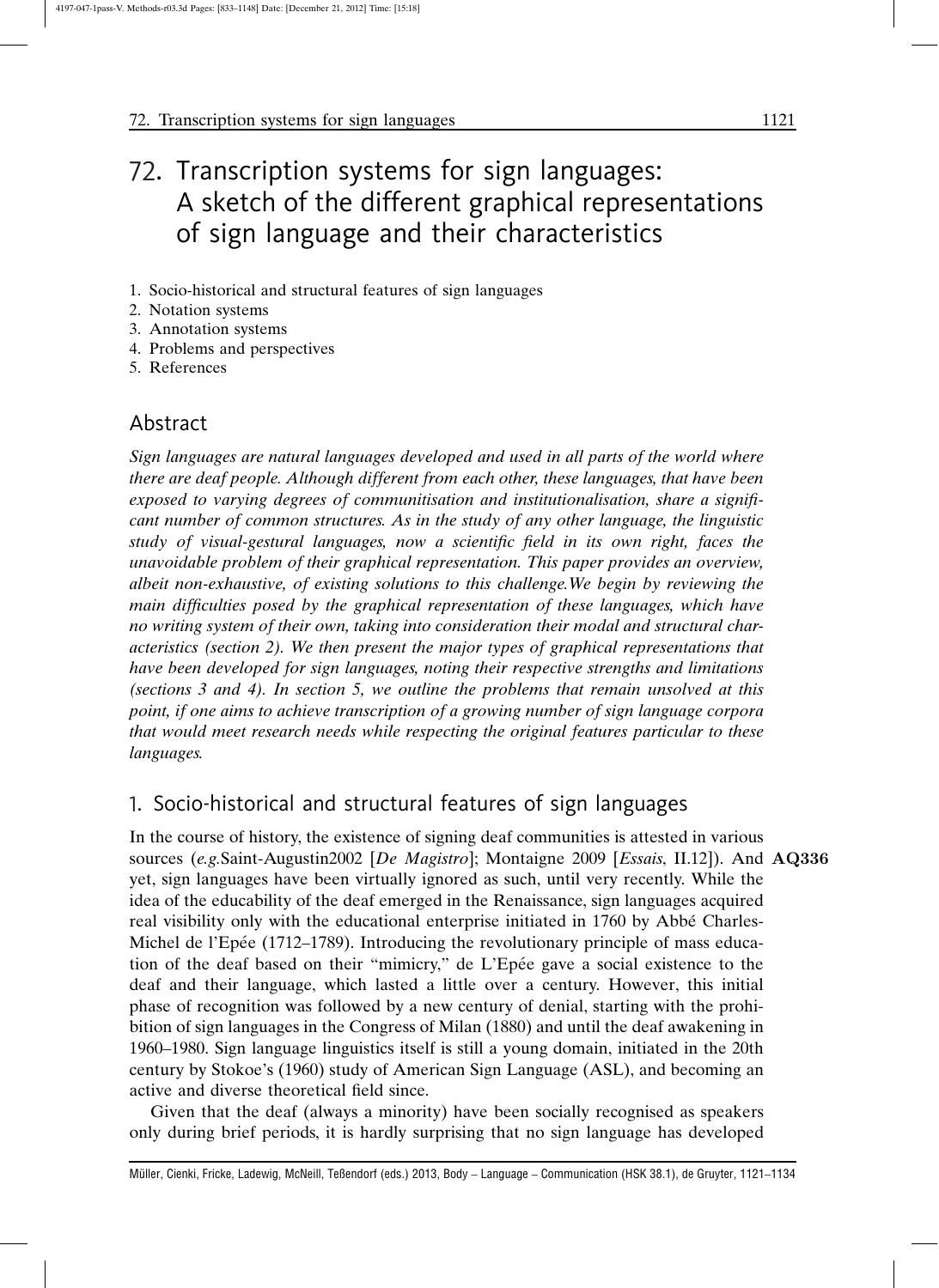a writing system. The vast majority of spoken languages are also unwritten. The major difference, however, is that some writing system can be easily adapted for use in any spoken language over time. No such option exists for sign language, which has no similar written tradition to build upon. In light of the writing processes used in spoken languages, sign languages pose very specific problems, related to their modality and its structural consequences.

Crucially, sign languages exploit the availability of all manual and bodily articulators (hands, head, shoulders, facial expressions, eye gaze), which can be used simultaneously or in succession. This parametric multi-linearity is combined with a sophisticated use of the space in front of the signer that is opened by these articulators; thus, most syntactico-semantic relations in sign languages are spatialised (establishment of reference to entities, time and space, pronominalisation and maintained reference). It is agreed that these characteristics reflect the difficulties raised by the graphical representation of these languages: complex temporal relations between the articulators (co-articulation, hold and overlap), appropriate use of space through pointing signs and continued use of the areas thus activated, variability of gestural units through the modification of location and/or orientation (e.g., Bergman et al. 2001; Johnston 1991; Miller 1994; AQ337 Stokoe 1987). However, the descriptive approach proposed by the *semiological model* (Cuxac 1996, 2000) points to an additional difficulty.

In addition to conventional lexical units that are widely recognized in the literature (as "frozen signs" or even "signs" or "words"), this model considers as central another type of unit, non-conventionalised but employing a limited number of structures (termed *transfer units*). Although listed in the literature as "classifier constructions" (see Emmorey 2003) or "productive signs" (Brennan 1990), these units are generally analyzed as peripheral and non-linguistic. Yet, they represent 30–80% of sign language discourse (Sallandre 2003; Antinoro Pizzuto et al. 2008). If we adopt the semiological perspective that considers units of this type the very heart of sign languages, their inclusion increases the difficulty of graphical representation, as they are based on a semiosis of the continuity, given their "illustrative intent" to *say through showing*. In sign language discourse, these units are tightly intertwined with the conventional units ("non-illustrative intent"), and the entire discourse alternates between both intents.

Significantly, the two moments in history which gave rise to an explicit linguistic reflection on sign languages were accompanied by the development of graphical systems for their representation: Bébian (1825) and Stokoe (1960). The development of the modern linguistic study of these languages has also been accompanied by a proliferation of graphical systems (for a review, see Boutora 2005). Classification of these inventions must take two variables into account. First, the goals of the representation system, as transcription only (the graphic representation of produced data) or as a system for written communication as well. Second, and more importantly, the semiological features of the system used, in particular whether it employs specific symbols and its own internal logic, or a pre-existing writing system (*de facto*, the written form of the national spoken language). On this basis, we can distinguish two sets, which we term "notation systems" and "annotation systems." Notation systems are autonomous and specific systems, sometimes intended for written communication, which share central semiological features: They are mono-linear, and focused, at least in their design, on the representation of lexical signs in terms of their visual form outside any discourse context. In contrast, annotation systems, which are based on the written form of spoken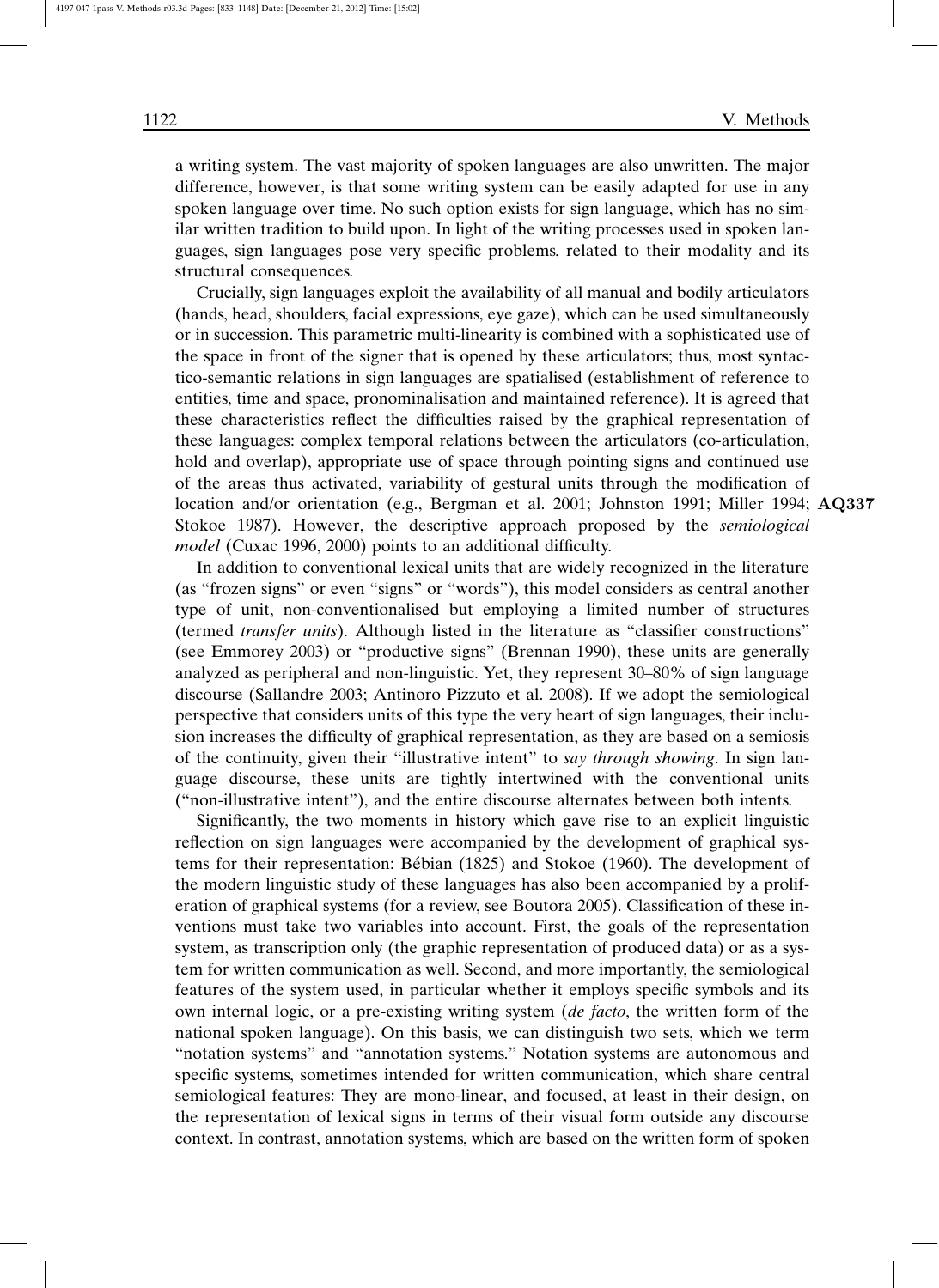language, are intended to represent discourse, and used only in the context of linguistic research.

# 2. Notation systems

The moment sign language was taken into consideration in the education of deaf children, its graphical representation became an issue, particularly for the creation of dictionaries for teachers and students. We will not specify the graphical means used in such dictionaries from the late 18th century, referring the reader to the full review by Bonnal (2005). Two methods (which may be combined) were used for these representations: drawing (enhanced by symbols indicating movement, at times represented by a sequence of drawings) and, the more dominant, descriptions of the signifier form of a sign, written in spoken language.

The first independent notation system is Bébian's (1825) *Mimographie*, developed for the sign language used at the Institution de Paris, and intended for purely pedagogical purposes (e.g. Fischer 1995). Be´bian's aim was not to provide a written form of signed discourse, but simply to represent the "mimicked signs." This purpose is remarkably ahead of its time. The idea is that each sign is represented in a linear sequence indicating the relevant body part ("*l'organe qui agit,*" represented through 86 characters), its movement (68), its position (14), and if needed, the facial expression (20) as well. The Mimographie system, although never implemented and not the only attempt at notation in the 19th century (Piroux 1830), is foundational, and serves as the basis for all modern notation systems, starting with Stokoe (1960).

For Stokoe (1960, [1965] 1976), the creation of notation rather than transcription was AQ338 seen as part of the demonstration of the linguistic status of American Sign Language, the characters, *cherems*, intended to be equivalent to phonemes, and thus to prove the existence of a double articulation. His analysis of signs is directly inspired by Bébian but diverges in several respects. Focusing only on manual aspects, Stokoe retains only the handshape (vs. Be´bian's *conformation,* which included orientation as well), and adding the parameter of location, but removes facial expression. Stokoe's system is composed of 55 cherems (19 handshapes, 12 locations, 24 movements), using symbols borrowed from the Latin alphabet, the numerical system and some invented for this purpose, and is generally devoid of iconicity. This model is the direct source of the vast majority of systems used over the next two decades, as linguistic study of other sign languages developed, now focusing on transcription.

# $V_{\mathbf{D}}$   $\frac{\mathbf{\odot}}{\mathbf{1}}$

Fig. 72.1: Notation in Stokoe's (1960) system: The sign [SNAKE] in American Sign Language (Martin 2000). AQ339

# 2.1. Notation for transcription

Miller (2001: 13–16) provides a detailed genealogy of the major systems derived from AQ340 Stokoe's (see http://sign.let.ru.nl/groups/slcwikigroup/wiki/c6573/). Variations between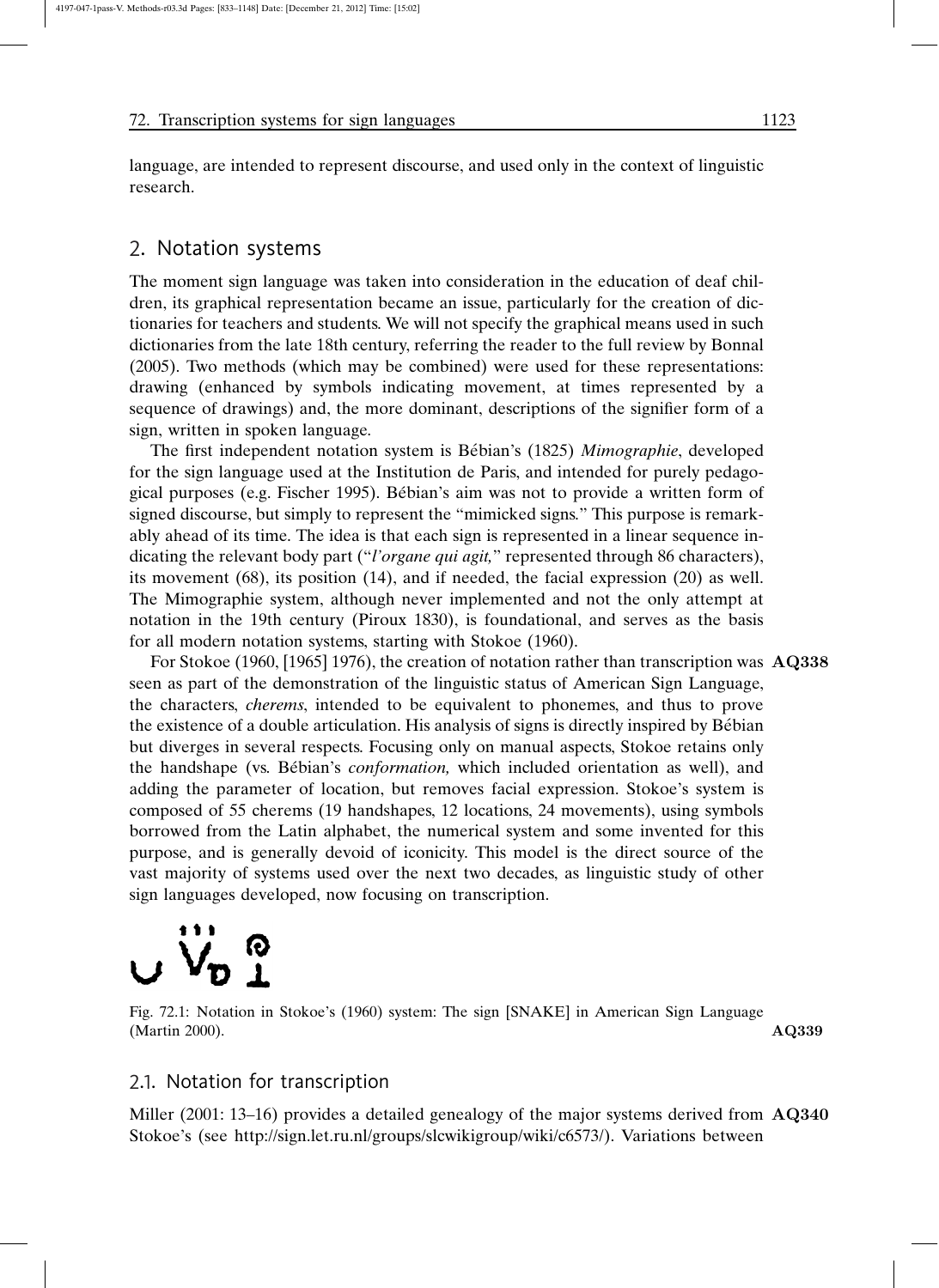them typically stem from theoretical developments (generative and post-generative phonology), the addition of the "orientation" parameter (following Battison 1973), the adaptation to different sign languages and options for the parametric linear sequencing of symbols. However, each system is only comprehensible to the research team using it.

One noteworthy system based on Stokoe's is the HamNoSys, developed in Hamburg (Prillwitz et al. 1989). HamNoSys is intended to enable the phonetic transcription of all sign languages, and therefore includes a considerable number of symbols (more than 200 basic symbols), and gradually enhanced for the notation of spatial cues and nonmanual aspects (facial expression, body movements, prosody, eye gaze). Unlike Stokoe's system, HamNoSys employs iconic symbols and shows strong internal systematicity. Yet, it faces a serious legibility problem, particularly for the recording of discourse. Nevertheless, thanks to its fast digitization and compatibility with annotation software (see 3.2 below), it is integrated in large lexical databases (Ilex, Hanke and Storz 2008; Auslan Database, Johnston 1991–2011), and is a notation system which has  $\mathbf{A}\mathbf{Q}341$ AQ342 been frequently used in sign language research.

| <sub>™⊮∽«P≀(‡⊶@}+</sub>                                                                                                                                                                                                                                                                                                                                                                                                                                                           | bears                  |
|-----------------------------------------------------------------------------------------------------------------------------------------------------------------------------------------------------------------------------------------------------------------------------------------------------------------------------------------------------------------------------------------------------------------------------------------------------------------------------------|------------------------|
| y25roO. <sup>&gt;\{`</sup> \{`}{X^{}}]I{``Ho <sup>][↓</sup> Ha                                                                                                                                                                                                                                                                                                                                                                                                                    | Goldilocks             |
| $d_{\lambda 0} \nabla \cdot$ <sup>[2+ro]</sup>                                                                                                                                                                                                                                                                                                                                                                                                                                    | somewhere<br>wandering |
| $\mathbb{E} \left[ \mathbb{E}_{\mathbb{E}_{\mathbb{E}}} \right]_{\mathbb{E}_{\mathbb{E}_{\mathbb{E}}} \setminus \mathbb{E}_{\mathbb{E}}} \mathbb{E}_{\mathbb{E}_{\mathbb{E}}} \left[ \mathbb{E}_{\mathbb{E}_{\mathbb{E}}} \right]_{\mathbb{E}_{\mathbb{E}}} \mathbb{E}_{\mathbb{E}_{\mathbb{E}}} \left[ \mathbb{E}_{\mathbb{E}_{\mathbb{E}}} \right]_{\mathbb{E}_{\mathbb{E}}} \mathbb{E}_{\mathbb{E}_{\mathbb{E}}} \left[ \mathbb{E}_{\mathbb{E}_{\mathbb{E}}} \right]_{\mathbb$ | deep forest            |
| $d_{\lambda 0} \nabla \cdot {}^{[\Delta \leftrightarrow} \mathbf{r}_{0} \mathbf{1} \cdot {}^{[\Delta \leftrightarrow} \mathbf{r}_{1}]}$                                                                                                                                                                                                                                                                                                                                           | somewhere<br>wandering |

Fig. 72.2: Notation in HamNoSys (Bentele 1999) AQ343

Whatever their respective contributions, there is general agreement that these various systems have some limitations. The most notable is their virtual inability to represent discourse sequences and taking note of constituent principles. Their inherent monolinearity prevents a readable representation of the spatio-temporal relations that are essential for sign language syntax. In addition, these systems were established solely on the analysis of decontextualised manual signs, abstracting away from their use in discourse (modifications of internal parameters, discursive framing of the conventional sign by non manual components).

## 2.2. Notation for transcription and written communication

Designed from a pedagogical perspective (Bébian) or more generally from a research perspective (Stokoe and derivatives), few notation systems have been intended to allow written communication. This was the intended purpose of the incomplete D'Sign system (Garcia 2000; Jouison 1990, 1995), whose originality at its outset rests in the consideration of all articulators, both manual and non-manual, on the discourse level. However, the only system designed with the dual objective of serving both for research and communication is SignWriting (1974–2011; see Sutton 1999), which can AQ344 now claim to approach the status of writing system.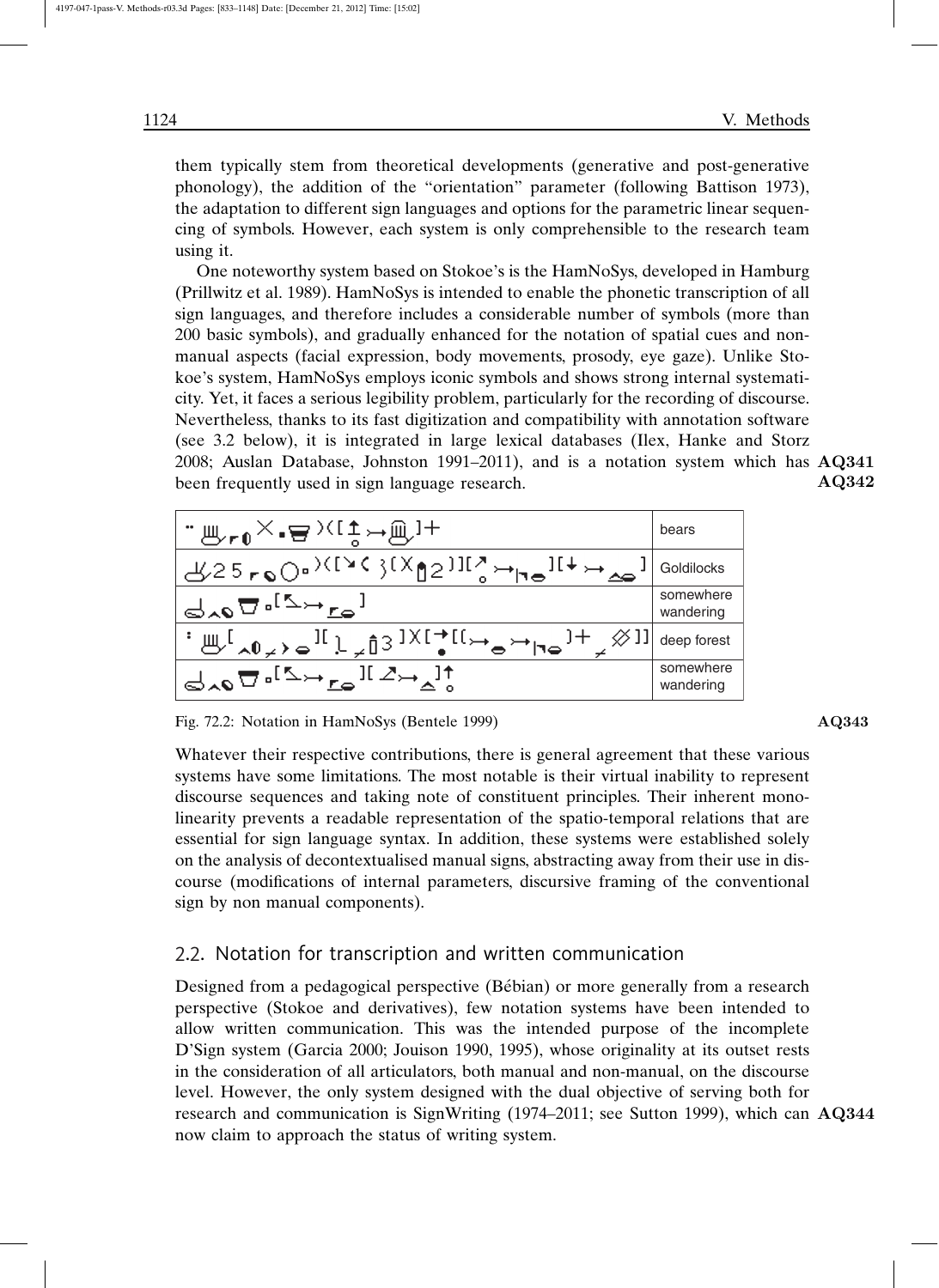Although it is an alphabetic type of notation, like its predecessors, the significant innovation in SignWriting lies in its semiographic aspect, adding the analogical to the digital (see Fig. 72.3). This system represents all gesture production as a multi-parameter composition and as a whole (each "graphic cell" includes, analogically, the symbols of various articulators, allowing us to see a body creating a space and a gaze), thus allowing a detailed reconstruction of spatial phenomena. SignWriting was designed to evolve through use and was quickly adopted by deaf signers. It is taught at various schools around the world and supported by numerous publications using the system (see, http://www. signwriting.org/). Over the past decade, the system has been the object of detailed experiments led by the Italian deaf team directed by E. Antinoro Pizzuto (e.g. Pizzuto, Chiari, and Rossini 2008; Pizzuto et al. 2008), revealing the possibility (previously unachievable) AQ345 for a deaf speaker to accurately reconstruct discourse rich in transfer units from a text of Lingua dei Segni Italiana (Italian Sign Language) in SignWriting, whether written or transcribed (Di Renzo et al. 2006). However, limitations do remain. In the absence of spelling rules, the system often allows multiple representations for the same sign. There are also analogical setbacks – the absence of explicit and economic marking of spatial processes of anaphora – and problems of computational compatibility (see 2.2.2 below).



Fig. 72.3: SignWriting Transcription of the beginning of a story in LIS (Di Renzo et al. 2009). The AQ346 circled part provides a gestural unit (our "graphic cell"). The space of the cell analogically represents the signing space.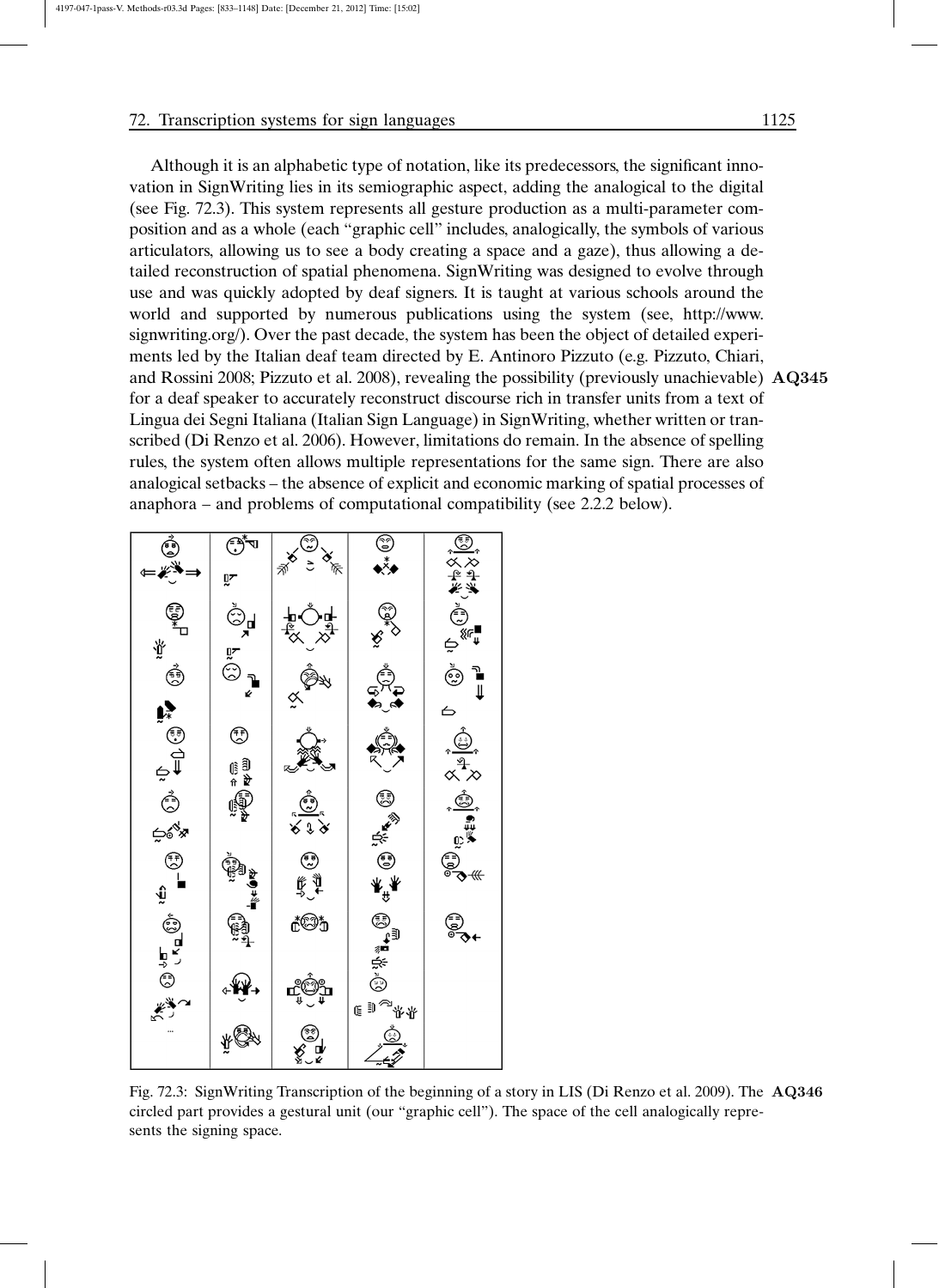The alternative to the various limitations posed by specific notation systems has been, and remains, the written form of the spoken language. From the very beginning of linguistic research (e.g. Stokoe 1960; Klima and Bellugi 1979), sign language researchers have resorted to graphic representations based on a "gloss," that is, the representation of isolated sign language signs (or sequences) by written words (or sequences) of the national spoken language, posed as representing the signs of the sign language studied. These gloss-based notations have undergone recent systematisation to overcome the limitations of mono-linearity.

# 3. Annotation systems

# 3.1. Multi-Linear annotation

Johnston (1991) proposes a system he calls the Interlinear System, a primary concern of which is the representation of the signifier form via HamNoSys, alongside the essential use of written English. The issue, at least initially (see Johnston 2001), was to ensure access to the data. The Interlinear System is presented as multi-linear; however, the typical relation between the lines is simple superposition, showing the same phenomena at different levels of analysis. The fields used are:

- (i) a "phonetic" notation in HamNoSys (actually, a notation of the signs in the citation form, complemented, if necessary, by the spatial specifications available in HamNoSys),
- (ii) facial expression,
- (iii) an English gloss of conventional signs,
- (iv) any signs of mouthing, and
- (v) a translation in English.

Actual parametric multi-linearity affects only lines (2) and (4).

The situation is different in annotation systems based on musical score notation, which allow both horizontal and vertical reading of information. The multi-linearity of these systems is indeed semiotic, parallel lines representing the respective time frames and thus inter-relating the various (manual and non-manual) parameters. This approach is prominent among researchers who consider non-manual aspects and parametric multi-linearity as essential linguistic aspects. Such is the system developed by Baker-Shenk (1983), the first in the literature to provide a musical-score-type transcription. Cuxac (1996, 2000) employs the same principle, but adds two new parts, thus proposing a four-parts system:

- (i) a parametric score transcription (right hand, left hand, two hands, body, face, eye gaze and facial expression),
- (ii) systematic recovery of each element of the score, here numbered and explained,
- (iii) a literal gloss translation in written French,
- (iv) a translation in standard French.

Parts (2) and (3) are original and intended to accurately assign each annotated element to its meaning component, thus partially compensating for the loss of information of signifier forms.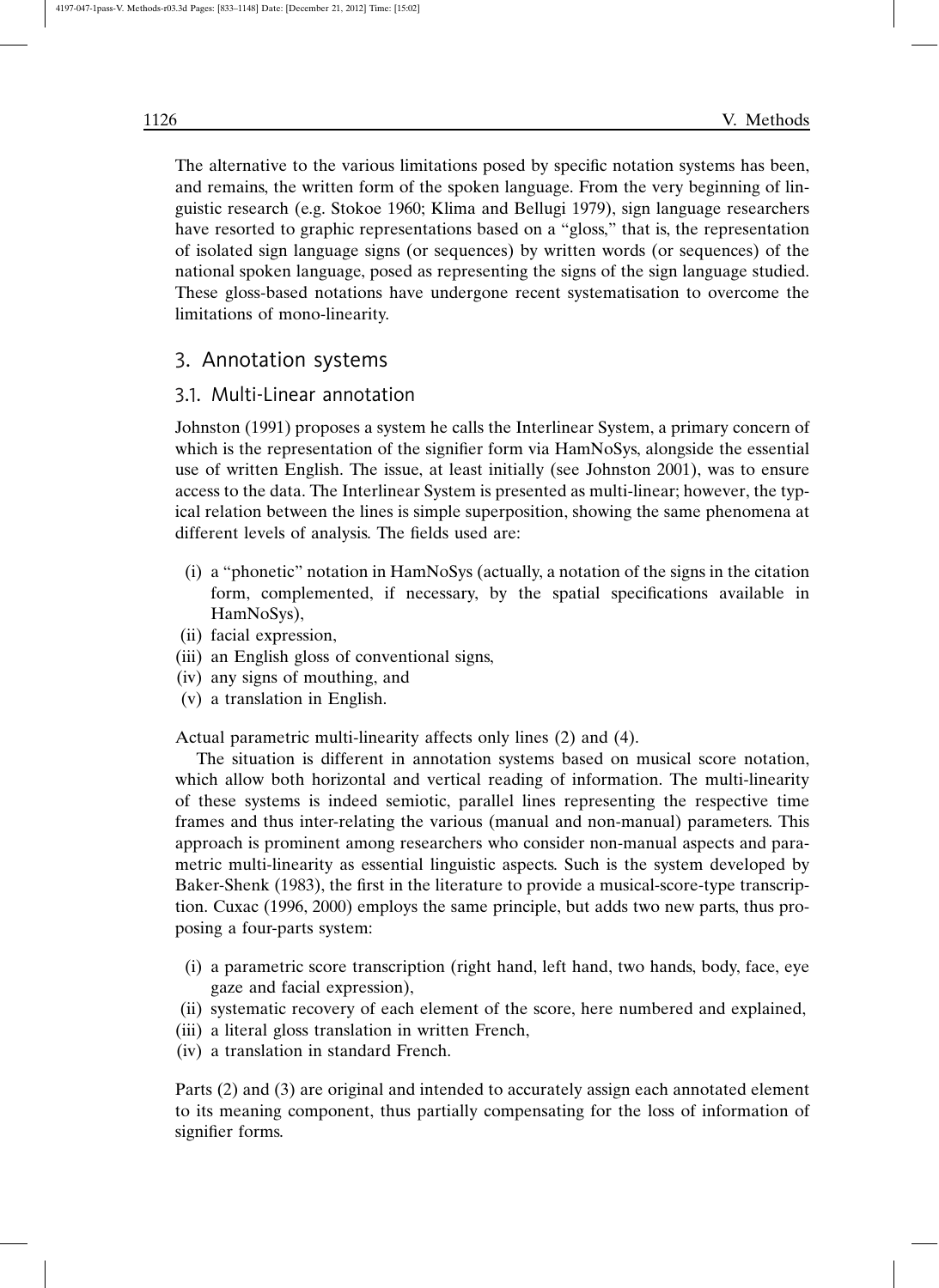Other multi-linear systems (e.g. Boyes-Braem 2001; Fusellier-Souza 2004; Sallandre 2003) add the use of a spreadsheet, which provides several advantages: precise time coding of the annotated element, the addition of images from the video signal, referring specifically to the time code, the possibility of simple queries, and the export of information to a database. The use of spreadsheets thus enables computerised annotation and quantitative analysis of the annotated data.

# 3.2. Multimedia annotation software

A major step was taken at the turn of the millennium with the advent of multimedia annotation software. Software of this type is designed on the principle of the musical score and incorporates many additional modules. Their crucial impact is in enabling the alignment of the annotation and the video signal. Researchers can now annotate with a precision that would have been difficult if not impossible with older systems, which forced the annotator to stop watching, memorise the item under consideration, and only then to annotate. The constraining mental gymnastics involved led to the potential loss of information and increased the difficulty of interpretation.

Multimedia software, freely available online, can be divided into two categories according to their availability: precursor or confidential systems and systems in wide distribution. One of the first systems in the first category was SyncWRITER (Hanke and Prillwitz 1995), which relied on a HamNoSys grid synchronized to a video signal, AQ347 and used mostly in 1989–1992. SignStream was first used in 1999 at the University of Boston (Neidle 2001) and remains in use today (version 2.2.2). We should also mention SLAnnotation, released by the PRESTO research centre in Toulouse, France (http:// www.irit.fr/presto/resultats.html). This modest annotation tool notably allowed the addition of annotation in sign language (via a video that appears in a separate window) alongside the traditional written annotation.

The most developed systems to gradually gain ground in the scientific community are ANVIL and ELAN. In both programs, annotation files can be imported and exported using various formats (e.g. text, spreadsheet), providing flexibility and compatibility to the user. Another major advantage of these programs is the set of annotation tools available, enabling semi-automatic annotation (e.g. types of segmentation, a merge function), and tools of information retrieval (e.g. statistical tools).

ANVIL (Kipp 2001) is widely used by computer scientists in the field of sign language and linguists specializing in human gestures. ANVIL tracks enable the integration not only of text but also of icons and colours, making it attractive and a useful aid in intuitive data analysis. This software also incorporates a 3D visualization tool used for motion capture that is synchronized to the video signal and the 2D grid annotation (Kipp in press).  $\bf{AQ348}$ 

Unlike ANVIL, ELAN (http://www.lat-mpi.eu/tools/elan/), developed at the Max Planck Institute for Psycholinguistics in Nijmegen (MPI), is an open source program. As such, it is regularly updated and focused on the needs of its users (Brugman and Russell 2004; Crasborn and Sloetjes 2008). Its ease of use and flexibility has made it AQ349 the dominating software in linguistic research of sign language. Some research centres have abandoned their locally-developed tool in favour of ELAN, while adapting some of its features. Thus, the Hamburg team no longer uses SyncWriter, but has integrated HamNoSys into ELAN, interfacing with their lexical database Ilex.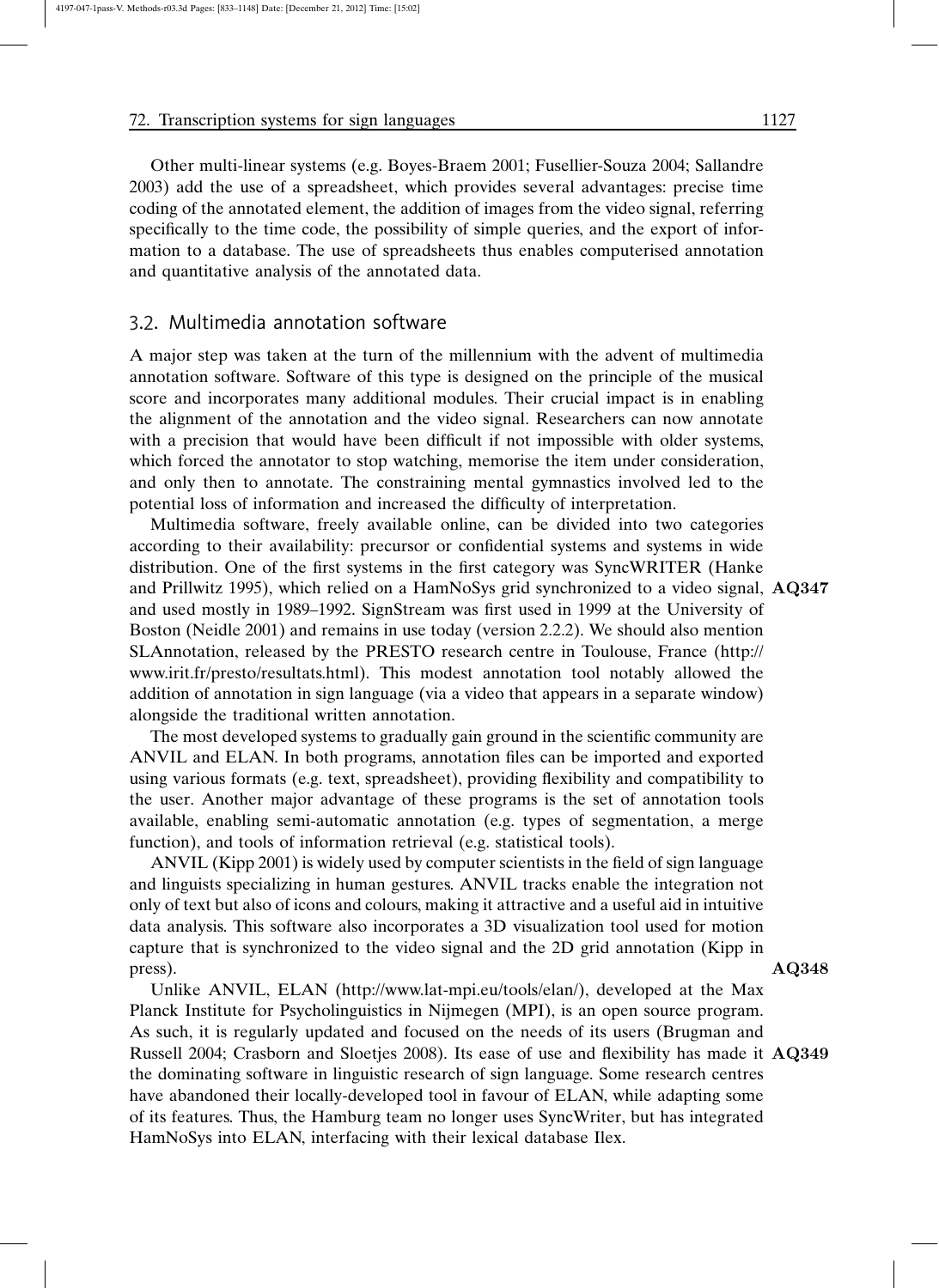ELAN is programmed in Java under xml and is compatible with Mac OS as well as with Windows and Linux. It is part of a set of freeware tools available on the Max Planck Institute platform (Language Archiving Technology), where it is connected, in particular, to the ARBIL tool for the precise (and almost exhaustive) administration of metadata (IMDI Metadata tools). The first step in the creation of an annotation grid, is the definition of the template (e.g. tiers, types and stereotypes, controlled vocabulary), allowing a hierarchy of information determined on the basis of the desired analysis. As shown in Fig. 72.4, the ELAN grid is organized in distinct parts: (a) the video, which progresses in sync with the other elements, (b) the annotation grid, and (c) additional textual and numerical elements. The video alignment indicator (or cursor) is symbolized by a thin vertical line in the grid (b), thus keeping track of the video reference. Once the annotation template is established, annotation can be performed simultaneously by multiple annotators, thus promoting interaction between users.

| ELAN - DEGELS_équipe 7_25.03.2011.eaf                                                                                                                                                                        |              |                 |                |              |                    |                                                                  |                |                                                             |                               |              |              |                                                                                    |                   |
|--------------------------------------------------------------------------------------------------------------------------------------------------------------------------------------------------------------|--------------|-----------------|----------------|--------------|--------------------|------------------------------------------------------------------|----------------|-------------------------------------------------------------|-------------------------------|--------------|--------------|------------------------------------------------------------------------------------|-------------------|
| Fichier Edition Annotation Acteur Type Rechercher Affichage Options Fenêtre Aide                                                                                                                             |              |                 |                |              |                    |                                                                  |                |                                                             |                               |              |              |                                                                                    |                   |
|                                                                                                                                                                                                              |              |                 |                | Grille       |                    | Texte Sous-titres                                                | Lexicon        | Audio Recognizer                                            | Video Recognizer              | Metadata     | Contrôles    |                                                                                    |                   |
|                                                                                                                                                                                                              |              |                 |                |              |                    | Détermination Point L2-cp                                        |                |                                                             |                               |              |              |                                                                                    | $\mathbf{v}$      |
|                                                                                                                                                                                                              |              |                 |                | Nr           |                    |                                                                  |                | Annotation                                                  |                               |              |              | Temps de d temps de fin                                                            | Durée             |
|                                                                                                                                                                                                              |              |                 |                |              | 1 déf              |                                                                  |                |                                                             |                               |              |              | 00:00:13.542 00:00:13.848 00:00:00.306                                             |                   |
| a)                                                                                                                                                                                                           |              |                 |                |              | 2 déf<br>3 déf     |                                                                  |                |                                                             |                               |              |              | 00:00:18.700 00:00:19.470 00:00:00.770<br>00:00:21.672 00:00:22.080 00:00:00.408   |                   |
|                                                                                                                                                                                                              |              |                 |                |              | 4 déf              |                                                                  |                |                                                             |                               | С            |              | 00:00:22.080 00:00:22.254 00:00:00.174                                             |                   |
|                                                                                                                                                                                                              |              |                 |                |              | 5 déf              |                                                                  |                |                                                             |                               |              |              | 00:00:24.606 00:00:26.332 00:00:00.726                                             |                   |
|                                                                                                                                                                                                              |              |                 |                |              | 6 dém              |                                                                  |                |                                                             |                               |              |              | 00:00:30.258 00:00:30.696 00:00:00.438                                             |                   |
|                                                                                                                                                                                                              |              |                 |                |              | 7 dém              |                                                                  |                |                                                             |                               |              |              | 00:00:33.096 00:00:33.516 00:00:00.420                                             |                   |
|                                                                                                                                                                                                              |              |                 |                |              | 8 déf              |                                                                  |                |                                                             |                               |              |              | 00:00:34.152 00:00:34.362 00:00:00.210                                             |                   |
|                                                                                                                                                                                                              |              |                 |                |              | 9 autre            |                                                                  |                |                                                             |                               |              |              | 00:00:35.748 00:00:36.324 00:00:00.576                                             |                   |
|                                                                                                                                                                                                              |              |                 |                |              | 10 autre<br>11 dém |                                                                  |                |                                                             |                               |              |              | 00:00:42.132 00:00:42.378 00:00:00.246<br>00:00:43.482 00:00:43.800 00:00:00.318   |                   |
|                                                                                                                                                                                                              |              |                 |                |              |                    |                                                                  |                |                                                             |                               |              |              |                                                                                    |                   |
| $\mathbb{R} \mid \mathbb{R} \mid \mathbb{R} \mid \mathbb{N} \mid \mathbb{R} \mid \mathbb{R} \mid \mathbb{R} \mid \mathbb{N} \mid \mathbb{N} \mid \mathbb{N} \mid \mathbb{N} \mid \mathbb{N} \mid \mathbb{N}$ |              |                 |                | $ S $ $S$    | $\leftarrow$       | 00:00:34:152 - 00:00:34.362 210<br>$\rightarrow$<br>$\downarrow$ | $\uparrow$     | Mode de sélection Mode de boucle                            |                               |              |              |                                                                                    |                   |
|                                                                                                                                                                                                              | 00:00:33.000 |                 | 00:00:33.500   |              |                    | 00:00:34.500                                                     | 00:00:35.000   | 3-11-1-1-1-1-1-110-1-1-1-1-1-1-1-1-1111-1-1<br>00:00:35.500 | 00:00:36.000                  | 00:00:36.500 | 00:00:37.000 | THE R. P. LEWIS CO., CANADA MARKET CO., LANSING, MICHAEL AND MICH.<br>00:00:37.500 |                   |
| <b>COLO. B. A. A. A. A. A. A. A. A. A. A.</b><br>- Direction Point L2                                                                                                                                        |              |                 |                | 00:00:34.000 |                    |                                                                  |                |                                                             |                               |              |              |                                                                                    |                   |
| - Nature Point L2                                                                                                                                                                                            |              | index           |                |              | index              |                                                                  |                |                                                             | index                         |              |              |                                                                                    |                   |
| - Catégorie L2                                                                                                                                                                                               | UL           | Pointage        | UL             |              | Pointa, UL         |                                                                  | TTF            |                                                             | Pointage                      | UL           | UL.          |                                                                                    | UL                |
|                                                                                                                                                                                                              |              | référentielle   |                |              | référe             |                                                                  |                |                                                             | référentielle                 |              |              |                                                                                    |                   |
| - Type réf Point L2-cp                                                                                                                                                                                       |              | spatiale        |                |              | spatial            |                                                                  | b              |                                                             | spatiale                      |              |              |                                                                                    |                   |
| - Suivi réf Point L2-cp                                                                                                                                                                                      |              | reprise         |                |              | reprise            |                                                                  |                |                                                             | intro                         |              |              |                                                                                    |                   |
| - Détermination Point L2-c                                                                                                                                                                                   |              | dém             |                |              | dé                 |                                                                  |                |                                                             | autre                         |              |              |                                                                                    |                   |
| 中 Fonctions Point L2<br>- Regard L2                                                                                                                                                                          |              | interlocuteur   | fermeture yeux |              | forme main         |                                                                  | fermeture yeux |                                                             | espace signatio interlocuteur |              |              |                                                                                    | ÷<br>$00:00:31 -$ |
| - Commentaire                                                                                                                                                                                                |              | direction: zone |                |              |                    |                                                                  |                |                                                             | valeur locative = dét         |              |              |                                                                                    |                   |

Fig. 72.4: Screen capture of annotation with ELAN (Garcia et al. 2011)

The convenience and speed of multimedia tools enable the detailed annotation of large corpora within reasonable timeframes, undoubtedly bringing a new era to sign language research. Resultant annotations become, in effect, machine-readable, enabling new and innovative types of analysis (e.g. diversification of statistical queries, lexicometry). So, the use of such software provides a real heuristic dimension, enabling new types of observation. However, these software are complex computerised tools that require regular updating and maintenance that only large research institutes can provide.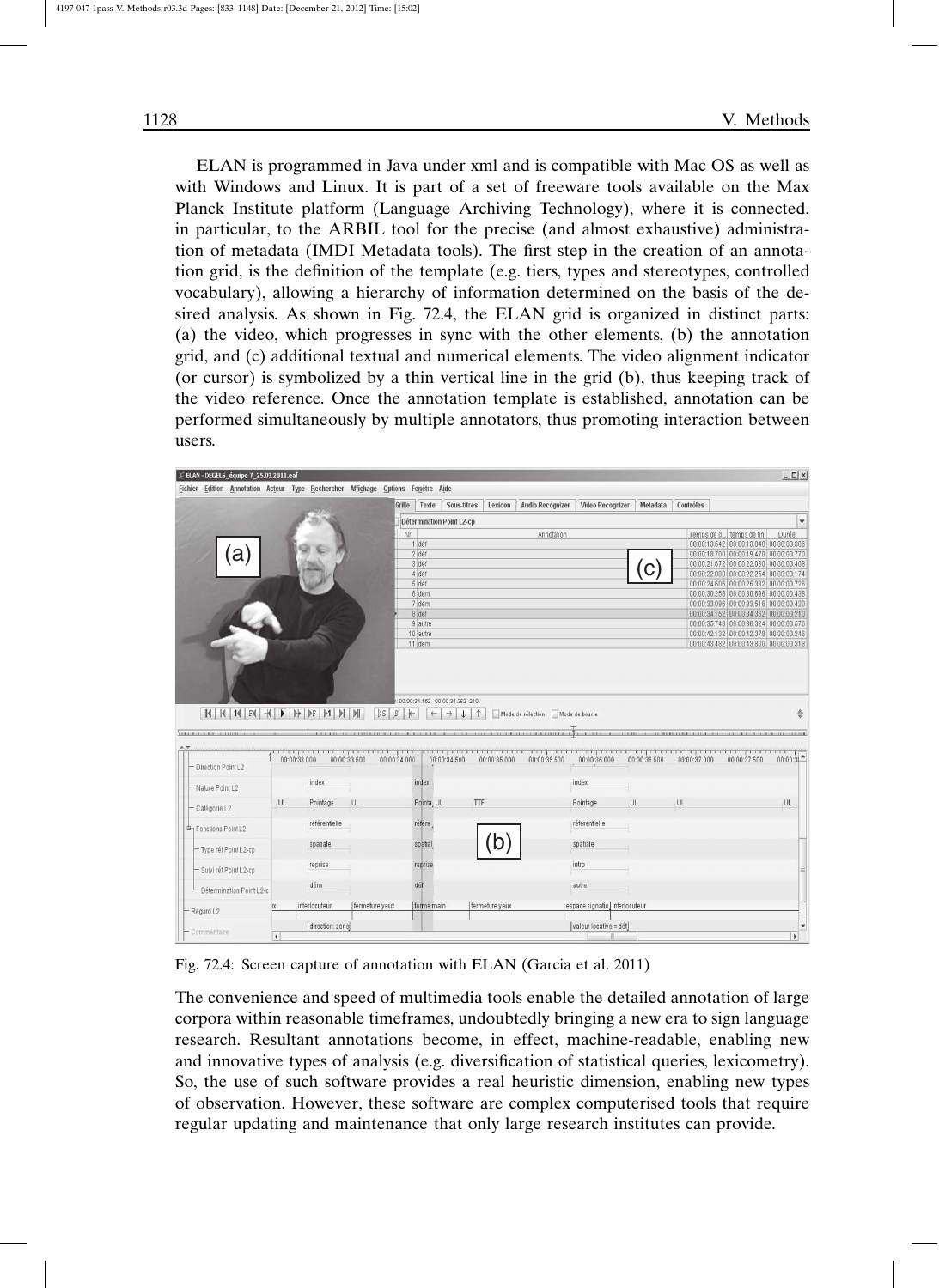# 4. Problems and perspectives

The five international workshops of the ESF project InterSign 1998–2000 (Bergman et al. 2001) testify to the emergent interest in the problems of discourse annotation among sign language researchers, which increases with the expansion of large sign language corpora (e.g Workshops on The Processing of Sign Languages, LREC 2004, 2006, 2008, 2010; Sign Linguistics Corpora Network 2009–2010, http://www.ru.nl/slcn/). The three key issues are the optimisation of annotation tasks, automated processing of large corpora, and the possibility of sharing corpora (both data and metadata) to enable comparisons between sign languages. The latter rests on the establishment of minimal international standards of annotation and data documentation. In addition to the technological aspects and the classic disagreements related to the choice of theoretical models and diverse research interests, much of the current difficulties are due to the absence of a notation system of sign language, in the strict sense, and (therefore) to the fact that the basic medium of annotation remains written form of national spoken languages.

# 4.1. The major disadvantages with the use of written words of spoken languages

Difficulties associated with the very diversity of the spoken languages used for this purpose are coupled with the semiotic heterogeneity of the use of a spoken language written form and the almost total absence of standardised practices, even in the same country. Thus, writing can be used in the same annotation to describe both the signifier form ("gaze towards the addressee"), its sense ("interrogative mimicry") or to provide grammatical information (e.g Cl. for "classifier"), the latter potentially using abbreviated forms (e.g. NS for "name signs," and DV for "depicting verbs," in Chen Pichler et al. 2010).

However, the key issue is the external segmentation induced by the use of a written language. Regardless of the typological gap between spoken language and sign language in general, each sign language has its own organization, like any other language, which may not correspond to the words and units of the spoken language of the same region. Thus, the use of spoken/written language increases the risk of affecting the analysis, given that a written word often carries morphosyntactic information (category, grammatical inflection) which it superimposes on the annotated unit. The linguist can, of course, conventionalise the use of label-words (e.g. following the standards of spoken language research, establishing masculine singular nouns and infinitive verbs as default non-inflected forms), or pose the use of gloss-words as referring to the signifier form only, without aiming to indicate meaning or discourse function in this way (Cuxac 2000). However, and this is even more significant in long corpora, this practice necessarily presents a biased image of sign language and does not resolve the potential risk of bias on analysis (on these points, see Pizzuto and Pietrandrea 2001; Di Renzo et al. 2009). AQ350

But there is more. The risk of segmenting sign language units through the structures of the annotating spoken language is often downplayed by sign language linguists who believe that the basic units of sign languages are conventional lexical signs, not much distinct from the lexemes of spoken language. However, in an approach that considers *transfer units* as central (see section 2.1), this becomes a considerable difficulty, since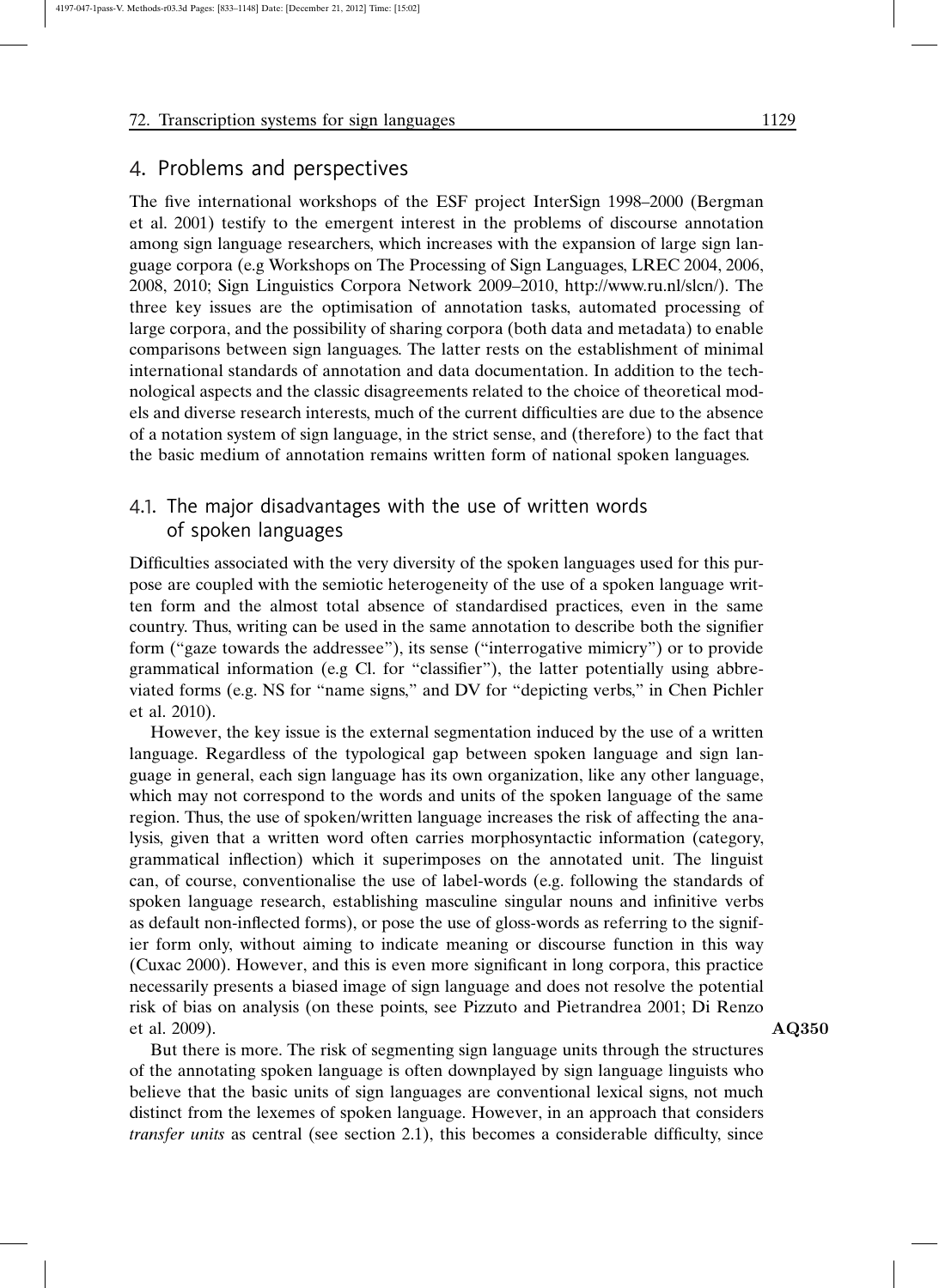transfer units are, at best, equivalent to a clause in spoken language (e.g. "the thin elongated vertical shape moves slowly towards a fixed horizontal oval shape"). Whatever the theoretical status granted to such units, no sign language linguist can now deny their massive presence in discourse (e.g. Emmorey 2003; Liddell 2003). The problem of their graphical representation and the inadequacy of spoken language glosses for such purposes are thus unavoidable. Ultimately, for Pizzuto, Rossini, and Russo (2006), Garcia (2006, 2010), and Antinoro Pizzuto et al. (in preparation), these prob- AQ351 lems are epistemological. Pizzuto and Pietrandrea (2001) have stressed that the socalled "gloss" or "annotation" of sign language cannot claim this status in the sense it has in spoken language research, to the extent (and quasi-systematically from now on) that it lacks the initial level of transcribing the signifier form. This is not a problem in the annotation of any spoken language, even ones without their own writing system, since spoken languages can always be phonetically transcribed using the international phonetic alphabet. The video clip incorporated into the so-called annotation software (see section 3.2.2) is not a functional equivalent, and even less so, given that the sign language signal corresponds to highly multi-linear signifiers.

The Berkeley Transcription System (BTS), proposed by Slobin's and Hoiting's team (Hoiting and Slobin 2002; Slobin et al. 2001), was explicitly developed to find alternatives to sign language's glossing problems. It is based on allowing a graphical (mono-linear) symbolisation, not on the level of the sign but of the morpheme, lexical as well as grammatical. Originally designed for the transcription of American Sign Language and Sign Language of the Netherlands (NGT), the Berkeley Transcription System, which is connected to the CHILDES system (MacWhinney 2000), allows the transcription of any sign language. However, its primary medium remains written English, although supplemented by all available graphical resources (e.g. typographical variants, arrows, brackets, figures), in rigorously standardised uses. Indeed, this system simply transfers the limitations of glossing to the sub-lexical level. Another problem, aside from its low readability, is the rigidity introduced by the labelling system provided, which is based on specific theoretical assumptions that are not necessarily shared.

For Johnston (1991, 2001, 2008), the only real issue is a consistent use of glossing. This requires lemmatisation of the lexicon of studied sign language, which is posited as essential to any "modern corpus" (i.e. machine-readable) and requires the formation, prior to any annotation, of a lexical database consisting of the systematic assignment of ID-glosses to these lemmas, to be enhanced and revised later, following the analysis of large corpora (see Auslan database). While such a lexical database undoubtedly provides internal glossing consistency, its constituents may be subject to debate (the criteria for defining the lexical unit and predetermination of the lemma and its variants prior to discourse analysis, see Konrad 2011). The underlying focus on conventional signs alone cannot resolve the issue of the annotation of transfer units, let alone the problem of their representation.

## 4.2. Perspectives

On the technical level, we can expect much faster progress in the field of image analysis and automatic recognition, and in development of tools of video inlay and segmentation (Braffort and Dalle 2008; Collet, Gonzalez, and Milachon 2010). However, two main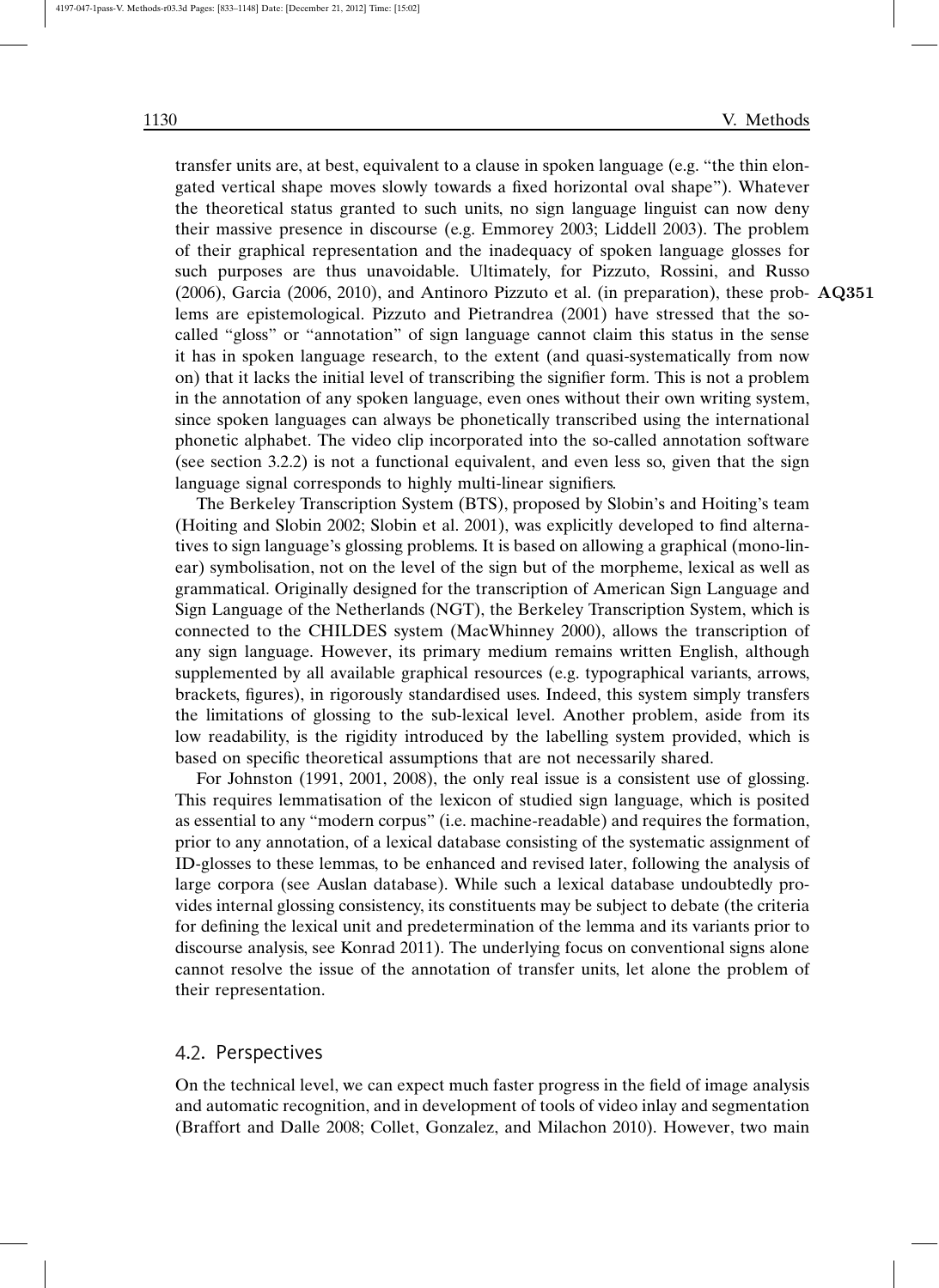types of advances are necessary if we are to resolve the problems posed by the current annotation practices of sign language corpora.

First, while the internal consistency of annotations is, naturally, a prerequisite for any productive and significant automatic processing of corpora, lemmatisation, which is equally necessary, must take into account non-conventional units and their components, which form 30–80% of these corpora. Cuxac's (2000) hypothesis of a morphemic compositionality, many components of which are shared by both conventional units and transfer units, seems to open a promising alternative route for the creation of lexical databases that are more faithful to the structures of sign language (Garcia 2006, 2010).

At the same time, progress is needed in the development and/or improvement of notation systems that allow analytical representation of the signifier form in discourse, which remains the only way to allow rigorous elaboration of the annotations linked to the signal itself. On this point, we believe that much can be expected from the continuation of experiments on SignWriting noted above (see Bianchini et al. 2011) and from current efforts to integrate it into annotation software (e.g. Antinoro Pizzuto et al. in preparation). AQ352

# 5. References

Antinoro Pizzuto, Elena, Isabella Chiari and Paolo Rossini 2008. The representation issue and its AQ353 multifaceted aspects in constructing sign language corpora: Questions, answers, further problems. In: Nicoletta Calzolari, Khalid Choukri, Bente Maegaard, Joseph Mariani, Jan Odjik, Stelios Piperidis and Daniel Tapias (eds.), Proceedings of LREC 2008, Sixth International Conference on Language Resources and Evaluation, 150–158. Paris: European Language Resources Association.

Antinoro Pizzuto, Elena, Brigitte Garcia, Paolo Rossini, Claudia S. Bianchini and Christian Cuxac in preparation. Annotation tools for sign language (SL): The nodal problem of the graphical representation of forms. In: Terry Janzen and Sherman Wilcox (eds.), *Cognitive Approaches to Signed Language Research*. Berlin: De Gruyter Mouton. AQ354

- Antinoro Pizzuto, Elena, Paolo Rossini, Marie-Anne Sallandre and Erin Wilkinson 2008. Deixis, anaphora and highly iconic structures: Cross-linguistic evidence on American (ASL), French (LSF) and Italian (LIS) Signed Languages. In: Ronice Müller de Quadros (ed.), *Proceedings of TISLR9, Theoretical Issues in Sign Language Research Conference,* 475–495. Petro´polis, RJ: Editora Arara Azul. AQ355
- Baker-Shenk, Charlotte 1983. Nonmanual behaviors in sign languages: Methodological concerns and recent findings. In: William Stokoe and Virginia Volterra (eds.), *Sign Language Research*, 175–184. Burtonsville: Linstock Press. AQ356
- Battison, Robbin 1973. Phonology in American Sign Language: 3-D and digitvision. Paper presented at the California Linguistic Association Conference, Stanford, CA. AQ357
- Bébian, Auguste 1825. Mimographie, ou Essai d'Écriture Mimique, Propre à Régulariser le Lan*gage des Sourds-Muets*. Paris: Louis Colas.
- Bentele, Susan 1999. HamNoSys. Sample of sentences from Goldilocks. http://www.signwriting. org/forums/linguistics/ling007.html.
- Bergman, Brita, Penny Boyes-Braem, Thomas Hanke and Elena Pizzuto (eds.) 2001. *Sign Transcription and Database Storage of Sign Information*, special issue of *Sign Language and Linguistics* 4(1/2). Amsterdam: John Benjamins.
- Bianchini, Claudia S., Gabriele Gianfreda, Alessio di Renzo, Tommaso Lucioli, Giulia Petitta, Barbara Pennacchi, Luca Lamano and Paolo Rossini 2011. Ecrire une langue sans forme écrite: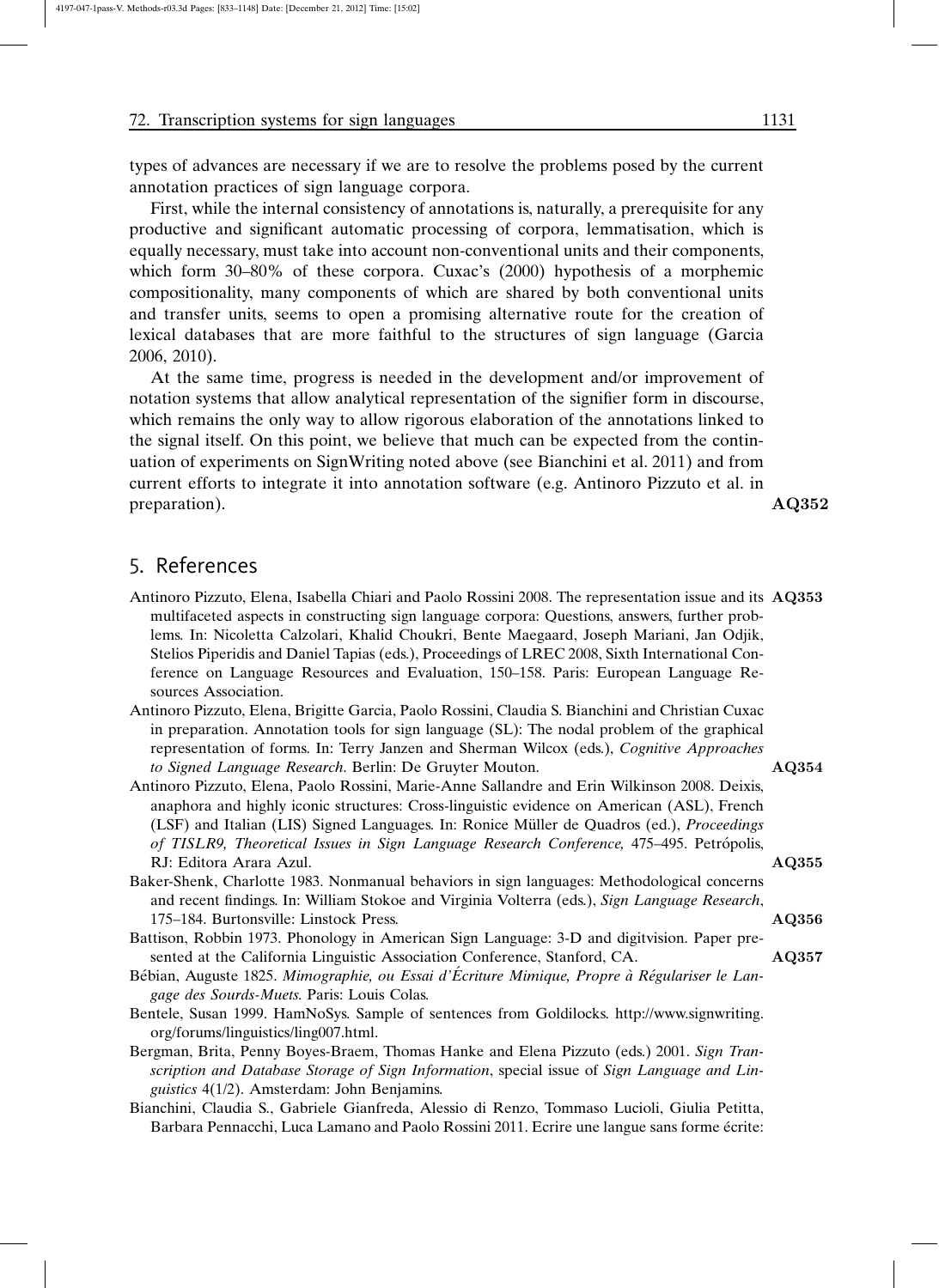Réflexions sur l'écriture et la transcription de la Langue des Signes Italienne (LIS). In: Gilles Col and Sylvester N. Osu (eds.), Transcrire, écrire, formaliser, 1. Traveaux Linguistiques Cer-LiCO, 71–89. Rennes, France: Presses Universitaires de Rennes.

- Bonnal, Françoise 2005. Sémiogenèse de la langue des signes française: étude critique des signes attestés sur support papier depuis le XVIIIe siècle et nouvelles perspectives de dictionnaires. Ph.D. dissertation, University of Toulouse Le Mirail, France.
- Boutora, Leila 2005. Bibliographie sur les formes graphiques des langues des signes. Projet RIAM-ANR LS Script, 25 pages. http://lpl-aix.fr/˜fulltext/4786.pdf.
- Boyes-Braem, Penny 2001. Sign language text transcription and analyses using 'Microsoft Excel.' In: Brita Bergman, Penny Boyes-Braem, Thomas Hanke and Elena Antinoro Pizzuto (eds.), *Sign Transcription and Database Storage of Sign Information*, special issue of *Sign Language and Linguistics* 4(1/2): 241–250. Amsterdam: John Benjamins.
- Braffort, Annelies and Patrice Dalle 2008. Sign language applications: Preliminary modelling. Universal Access in the Information Society, special issue 6/4: 393–404. Berlin: Springer. AQ358
- Brennan, Mary 1990. Productive morphology in British Sign Language. In: Siegmund Prillwitz and Tomas Vollhaber (eds.), *Proceedings of the International Congress on Sign Language Research and Application, Hamburg'90*, 205–228. Hamburg: Signum.
- Brugman, Hennie and Albert Russel 2004. Annotating multimedia/multi-modal resources with ELAN. In: Maria Teresa Lino, Maria Francisca Xavier, Fa´tima Ferreira, Rute Costa and Raquel Silva, with the collaboration of Carla Pereira, Filipa Carvalho, Milene Lopes, Mónica Catarino and Sérgio Barros (eds.), *Proceedings of LREC 2004, Fourth International Conference on Language Resources and Evaluation*, 2065–2068. Paris: European Language Resources Association.
- Chen Pichler, Deborah, Julie A. Hochgesang, Diane Lillo-Martin and Ronice Muller de Quadros 2010. Conventions for sign and speech transcription of child bimodal bilingual corpora in ELAN. *Langage Interaction Acquisition* 1(1): 11–40. Amsterdam/Philadelphia: John Benjamins. AQ359
	-
- Collet, Christophe, Matilde Gonzalez and Fabien Milachon 2010. Distributed system architecture for assisted annotation of video corpora. In: Nicoletta Calzolari, Khalid Choukri, Bente Maegaard, Joseph Mariani, Jan Odjik, Stelios Piperidis and Daniel Tapias (eds.), Proceedings of LREC 2008, Sixth International Conference on Language Resources and Evaluation, 49–52. Paris: European Language Resources Association.
- Crasborn, Onno and Han Sloetjes 2008. Enhanced ELAN functionality for sign language corpora. In: Nicoletta Calzolari, Khalid Choukri, Bente Maegaard, Joseph Mariani, Jan Odjik, Stelios Piperidis and Daniel Tapias (eds.), Proceedings of LREC 2008, Sixth International Conference on Language Resources and Evaluation, 39–43. Paris: European Language Resources Association.
- Cuxac, Christian 1996. Fonctions et structures de l'iconicité dans les langues des signes. Thèse de Doctorat d'Etat, Paris 5 University.
- Cuxac, Christian 2000. *La Langue des Signes Française (LSF). Les Voies de l'Iconicité*. Faits de Langue, Paris: Ophrys. AQ360

- Di Renzo, Alessio, Luca Lamano, Tommaso Lucioli, Barbara Pennachi and Luca Ponzo 2006. Italian Sign Language: Can we write it and transcribe it with Sign Writing? In: Proceedings of LREC 2006, Fifth International Conference on Language Resources and Evaluation, 11–16. Genova, Italy. A Q361
- Emmorey, Karen (ed.) 2003. *Perspectives on Classifier Constructions in Sign Languages*. Mahwah, NJ: Lawrence Erlbaum.
- Fischer, Renate 1995. The notation of sign languages: Bébian's Mimographie. In: Heleen F. Bos and Gertrude M. Schermer (eds), Sign Language Research 1994, Proceedings of the Fourth European Congress on Sign Language Research, 285–302. (International Studies on Sign Language and Communication of the Deaf 29.) Hamburg, Germany: Signum.
- Fusellier-Souza, Ivani 2004. Sémiogenèse des Langues des Signes. Étude de langues des signes primaires (LSP) pratiquées par des sourds brésiliens. Ph.D. dissertation, Paris 8 University.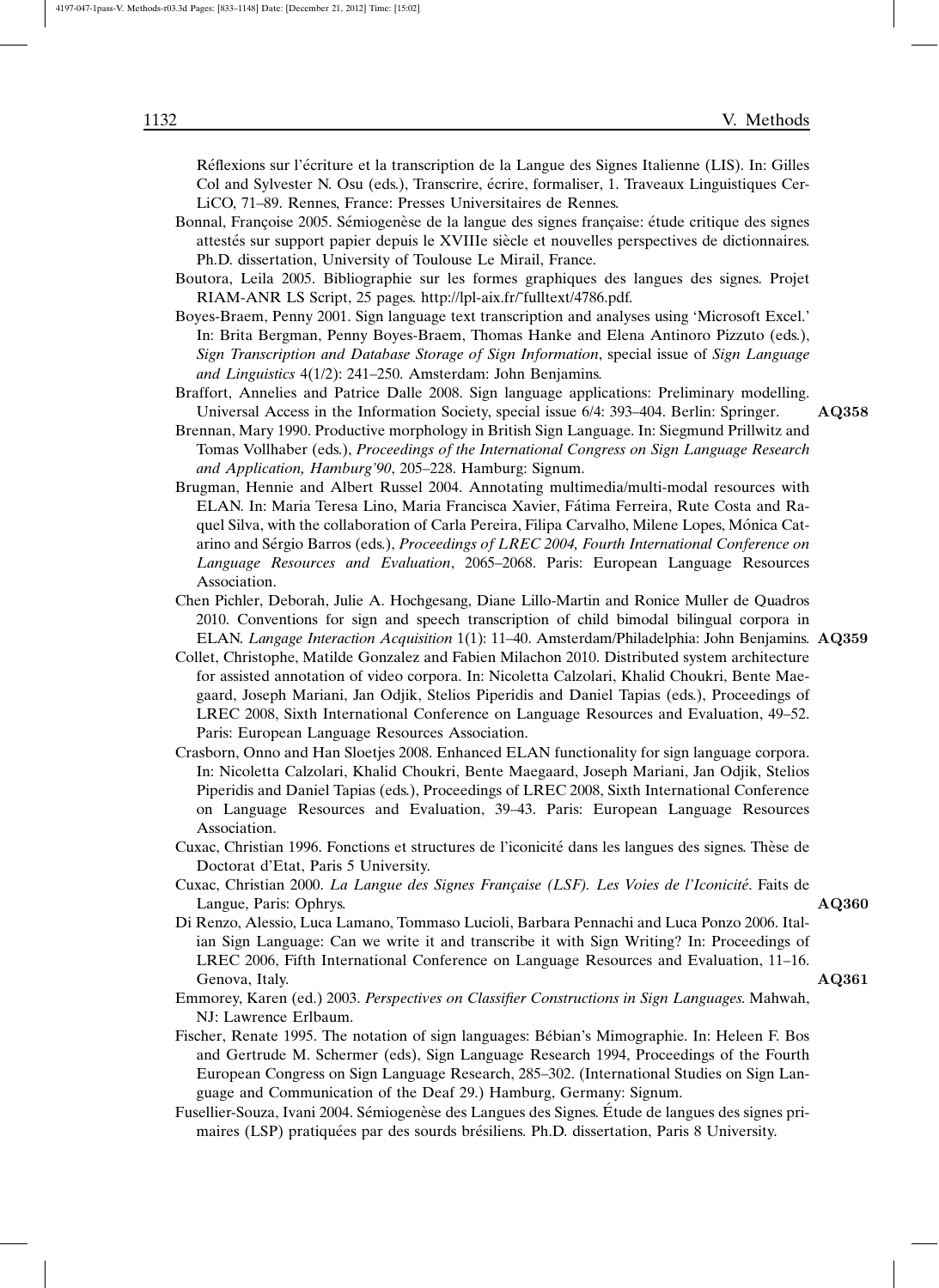| Garcia, Brigitte 2000. Contribution à l'histoire des débuts de la recherche linguistique sur la Langue<br>des Signes Française (LSF); les travaux de Paul Jouison. Ph.D. dissertation, Paris 5 University. |       |
|------------------------------------------------------------------------------------------------------------------------------------------------------------------------------------------------------------|-------|
| Garcia, Brigitte 2006. The methodological, linguistic and semiological bases for the elaboration of                                                                                                        |       |
| a written form of LSF (French Sign Language). In: Proceedings of LREC 2006, Fifth Interna-                                                                                                                 |       |
| tional Conference on Language Resources and Evaluation, 31–36. Genova, Italy.                                                                                                                              | AO362 |
| Garcia, Brigitte 2010. Sourds, surdité, langue(s) des signes et épistémologie des sciences du lan-                                                                                                         |       |
| gage. Problématiques de la scripturisation et modélisation des bas niveaux en Langue des                                                                                                                   |       |
| Signes Française (LSF). Thèse d'Habilitation à Diriger les Recherches, Paris 8 University.                                                                                                                 | AO363 |
| Garcia, Brigitte, Marie-Anne Sallandre, Camille Schoder and Marie-Thérèse L'Huillier 2011. Ty-                                                                                                             |       |
| pologie des pointages en Langue des Signes Française (LSF) et problématiques de leur anno-                                                                                                                 |       |
| tation. In: Proceedings of TALN Conference 2011, 107–119. Montpellier, France.                                                                                                                             | AQ364 |
| Hanke, Thomas and Siegmund Prillwitz 1995. SyncWRITER. Integrating video into the transcrip-                                                                                                               |       |
| tion and analysis of sign language. In: Trude Schermer and Heleen Bos (eds.), Proceedings of                                                                                                               |       |
| the Fourth European Congress on Sign Language Research, 303–312. (International Studies on                                                                                                                 |       |
| Sion Language and Communication of the Deaf 29 Hamburg Germany Signum                                                                                                                                      |       |

- Sign Language and Communication of Hanke, Thomas and Jakob Storz 2008. Ilex – a database tool for integrating sign language corpus linguistics and sign language lexicography. In: Nicoletta Calzolari, Khalid Choukri, Bente Maegaard, Joseph Mariani, Jan Odjik, Stelios Piperidis and Daniel Tapias (eds.), Proceedings of LREC 2008, Sixth International Conference on Language Resources and Evaluation, 64–67. Paris: European Language Resources Association.
- Hoiting, Nini and Dan Slobin 2002. Transcription as a tool for understanding: The Berkeley Transcription System for sign language research (BTS). In: Gary Morgan and Bencie Woll (eds.), *Directions in Sign Language Acquisition*, 55–75. Amsterdam: John Benjamins.
- Johnston, Trevor 1991. Transcription and glossing of sign language texts: Examples from Auslan (Australian Sign Language). *International Journal of Sign Linguistics* 2(1): 3–28.
- Johnston, Trevor 2001. The lexical database of Auslan (Australian Sign Language). In: Ronnie Wilbur (ed.), *Sign Language and Linguistics* 4(1/2): 145–169. Amsterdam/Philadelphia: John Benjamins. AQ365
- Johnston, Trevor 2008. Corpus linguistics and signed languages: No lemmata, no corpus. In: Nicoletta Calzolari, Khalid Choukri, Bente Maegaard, Joseph Mariani, Jan Odjik, Stelios Piperidis and Daniel Tapias (eds.), Proceedings of LREC 2008, Sixth International Conference on Language Resources and Evaluation, 82–87. Paris: European Language Resources Association.
- Jouison, Paul 1990. Analysis and linear transcription of sign language discourse. In: Siegmund Prillwitz and Tomas Vollhaber (eds.), Proceedings of the International Congress on Sign Language Research and Application, Hamburg'90, 337–354. Hamburg, Germany: Signum.
- Jouison, Paul 1995. *Ecrits sur la Langue des Signes Française (LSF)*. Edition critique établie par Brigitte Garcia. Paris: L'Harmattan.
- Kipp, Michael 2001. Anvil a generic annotation tool for multimodal dialogue. In: Proceedings of the Seventh European Conference on Speech Communication and Technology (Eurospeech), 1367–1370. Aalborg, Denmark. AQ366
- Kipp, Michael in press. Multimedia annotation, querying and analysis in ANVIL. In: Mark T. AQ367 Maybury (ed.), *Multimedia Information Extraction*, Chapter 19. IEEE Computer Society Press.
- Klima, Edouard S. and Ursula Bellugi 1979. *The Signs of Language*. Cambridge, MA: Harvard University Press.
- Konrad, Reiner 2011. Die Lexikalische Struktur der Deutschen Gebärdensprache im Spiegel Em*pirischer Fachgeba¨rdenlexikographie. Zur Integration der Ikonizita¨t in ein Korpusbasiertes Lexikonmodell*. Tübingen, Germany: Narr.
- Liddell, Scott K. 2003 Grammar, Gesture, and Meaning in American Sign Language. Cambridge: Cambridge University Press.
- MacWhinney, Brian 2000. *The CHILDES Project: Tools for Analyzing Talk*. Mahwah, NJ: Lawrence Erlbaum.
- Martin, Joe 2000. A linguistic comparison. The notation systems for signed languages: Stokoe Notation and Sutton SignWriting. http://www.signwriting.org/forums/linguistics/ling016.html.